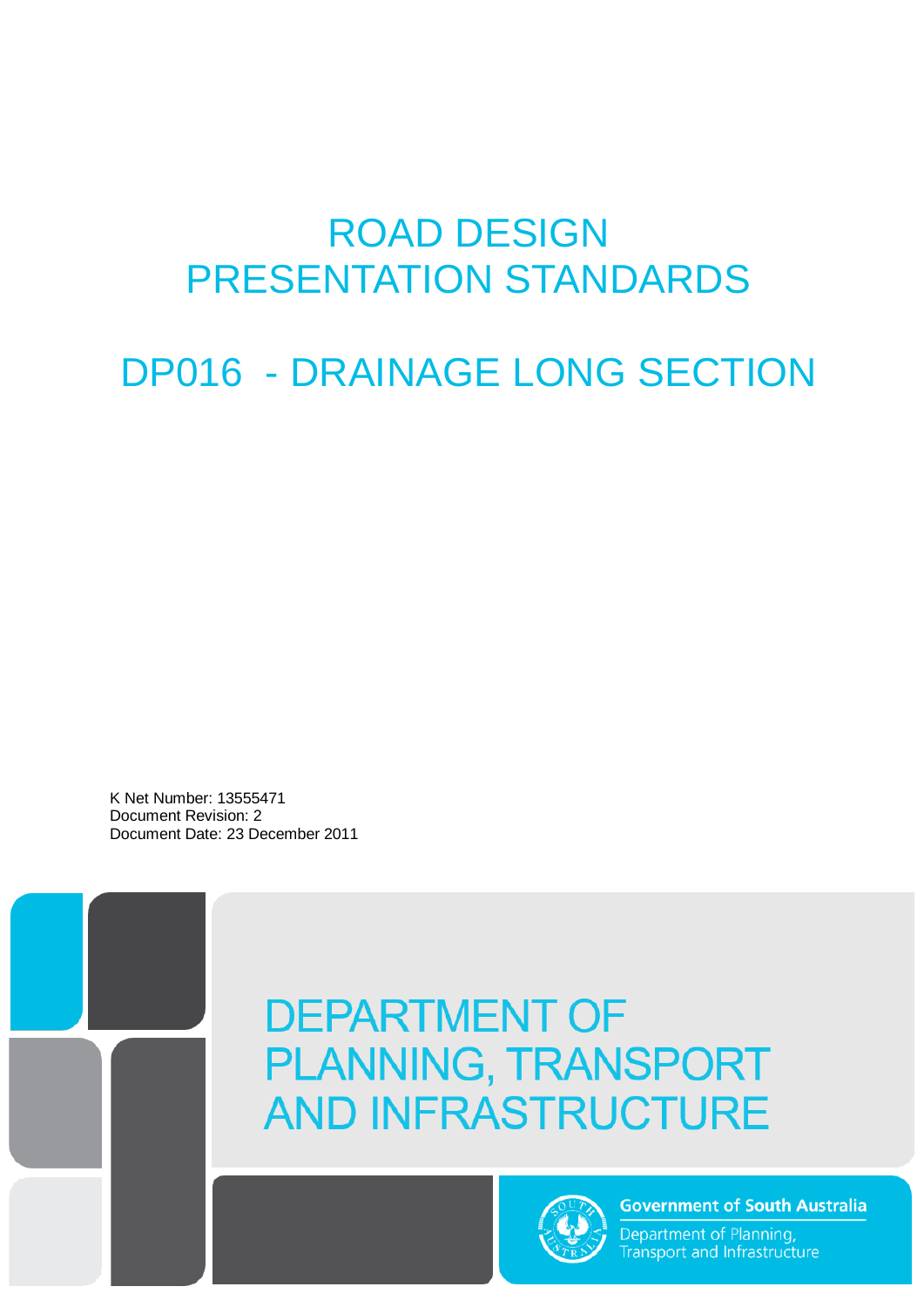## Document Amendment Record

| <b>Change Description</b><br><b>Rev</b> |                                             | Date                | Author                        | <b>Checked</b>  | <b>Authorised</b> |
|-----------------------------------------|---------------------------------------------|---------------------|-------------------------------|-----------------|-------------------|
|                                         | Initial Issue                               | 29 July 2009        |                               |                 | Noel O'Callaghan  |
|                                         | General review of text and example drawings | 23 December<br>2011 | Natasha Stone<br>Alison Freer | Jeremy Champion | Noel O'Callaghan  |

### Document Management

This document is the Property of the Department of Planning Transport and Infrastructure (DPTI) and contains information that is confidential to DPTI. It must not be copied or reproduced in any way without the written consent of DPTI. This is a controlled document and it will be updated and reissued as approved changes are made.

To be read in conjunction with CAD Manual & Presentation Guidelines DP001 (Master Specification PC-EDM7)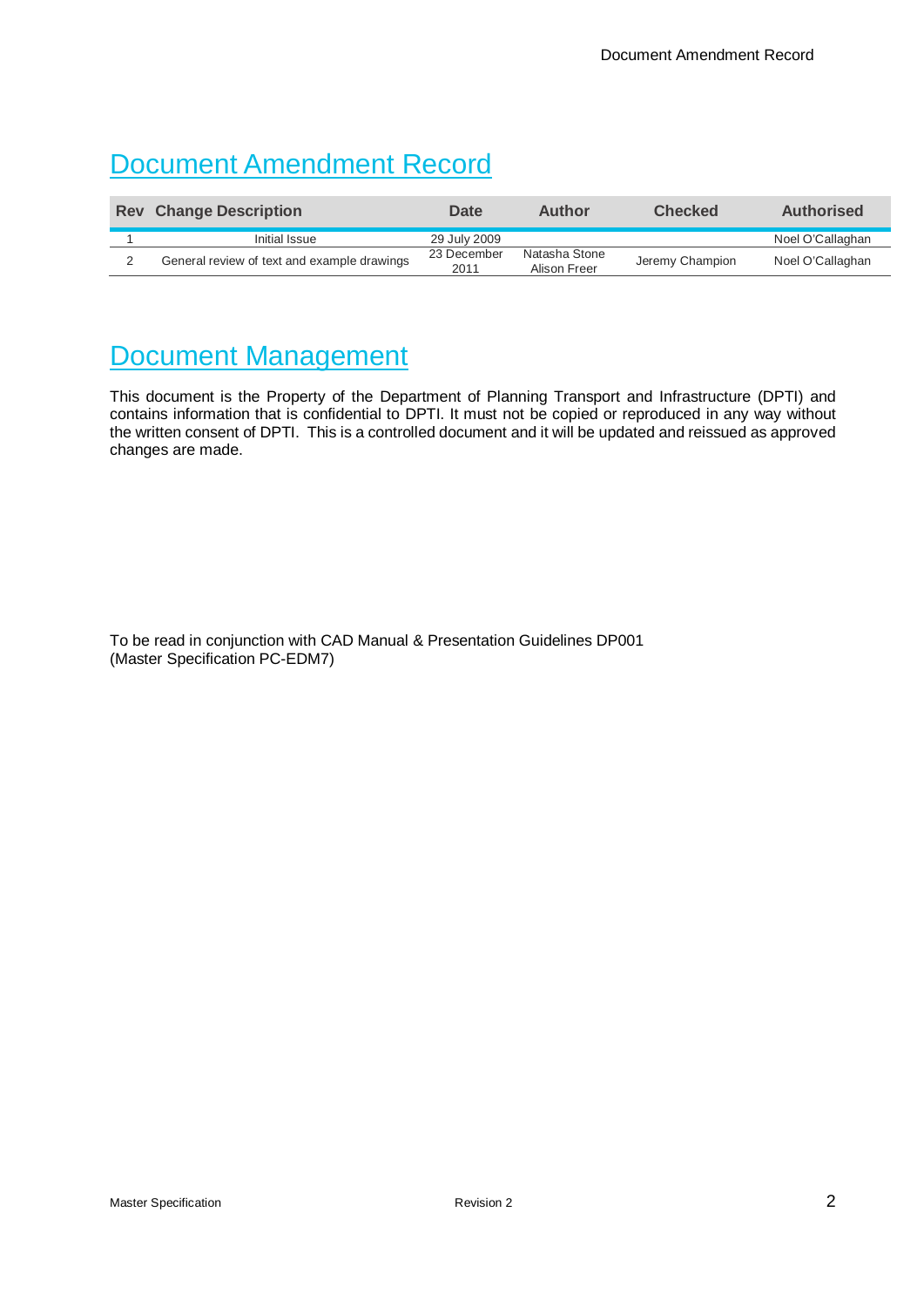## DP016 DRAINAGE LONG SECTION

#### 1 Purpose

- 1.1 The 'Drainage Longitudinal Section' drawing is used to show the drainage design details in a sectional view.
- 1.2 For examples of this standard see attached drawings.

#### 2 Content

- 2.1 Layers to be shown as per the DPTI Layer Matrix (DP001)
- 2.2 The following CAD entities are required:
	- a) All information in DP001 General Requirements.
- 2.3 Lines shall be shown indicating the following:
	- a) Existing & design surfaces.
	- b) Datum level
	- c) Outline of new drains.
	- d) Outline of existing drains where connections are made.
	- e) Hydraulic Grade Line or Headwater Level.
	- f) New and existing drainage structures outlined.
	- g) Existing underground services drawn to scale
- 2.4 Text shall be shown identifying the following:
	- a) Drainage structure ID
	- b) Section annotation referencing drain identifier and approximate plan location.
	- c) Datum R.L
	- d) Existing underground services annotation ,size & type, and with 'critical level' for clearance (where depth is unknown or interpolated, this shall be stated)
	- e) Pipe size
	- f) Actual Flows in Cumecs
	- g) Grades in %
	- h) Hydraulic Grade Line levels
	- i) Invert Level
	- j) Design Surface levels
	- k) Chainage